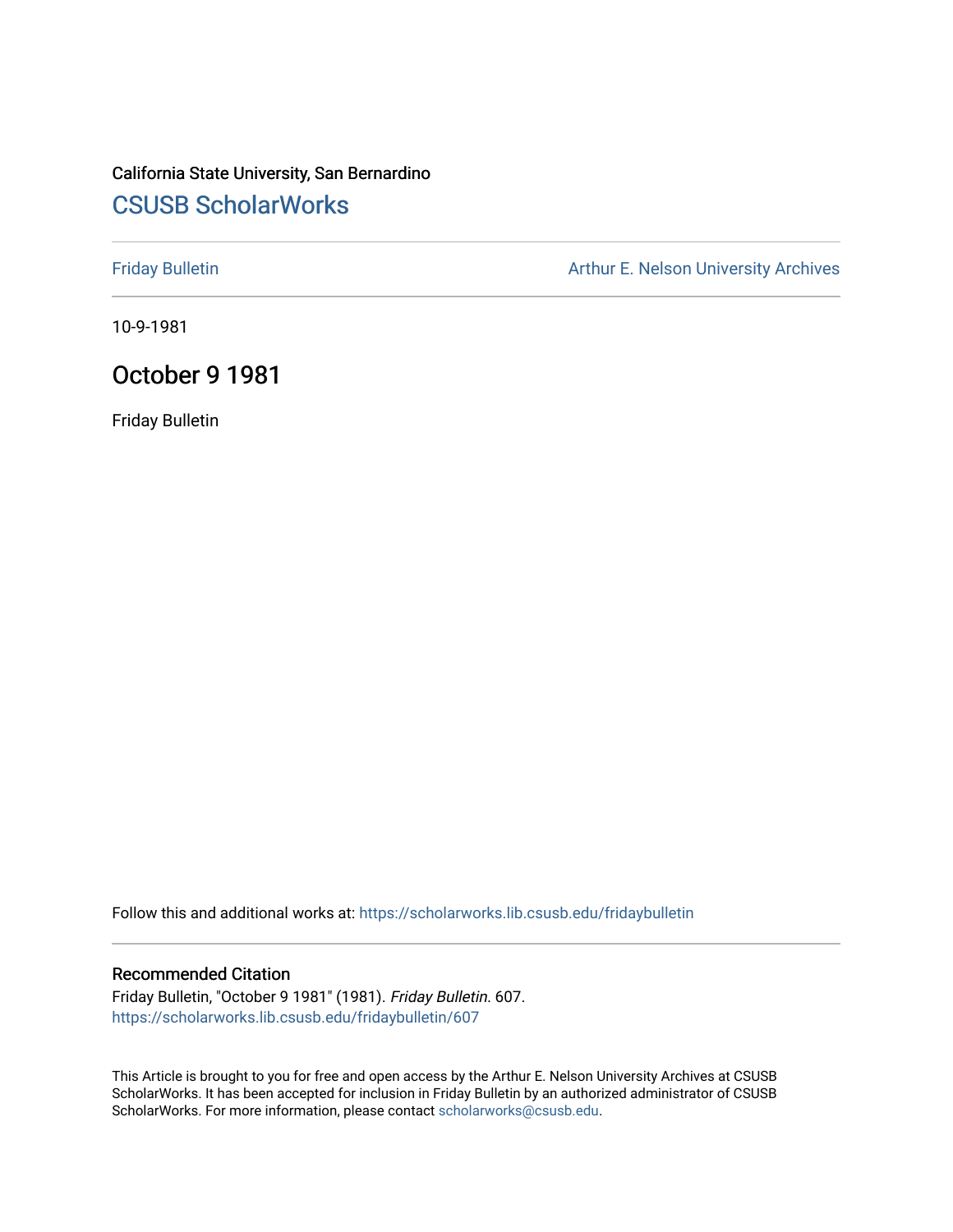



October 9, 1981

**J**OHN **H**OUSEMAN **T**O **S**PEAK John Houseman, who won an Academy Award for his por-AT CAL STATE THIS MONTH trayal of the stern Prof. Kingsfield in "The Paper Chase," will speak at Cal State, San Bernardino at 2:30 p.m., Sunday, Oct, 25.

The free lecture, titled "From The Mercury Theatre to The Paper Chase," will be held outdoors on the Commons patio. Some chairs will be available on a first-come basis. The audience may bring blankets and lawn chairs and sit on the grass.

The public is also invited to the reception with Houseman from A-5 p.m. on the patio,

Prior to his speech, a luncheon for community and campus is scheduled with Houseman at 12:30 p.m. in the upper Commons. The price is \$7.50 each. Reservations, accompanied by check, must be made with the President's Office by Tuesday, Oct. 20. Seating for his speech will be reserved for persons attending the luncheon.

Born in Bucharest and educated in England, Houseman began his extensive career producing, directing and writing for theatre, movies and television with his direction of "Four Saints in Three Acts" in 1934. He and Orson Welles founded The Mercury Theatre, where some of the most innovative productions of the 1930s were performed.

It wasn't until the age of 70 that Houseman added acting to his other careers with his part in "The Paper Chase." Since that performance, he has appeared in numerous motion pictures, television programs and commercials.

W.H. WILSON, FRIEND William H. Wilson, a long-time friend of Cal State, San **OF COLLEGE, DIES** Bernardino, died Oct. 4. A member of the Foundation Board for 11 years, he was instrumental in securing for the campus in 1971 a bequest from Alfred F. Moore and Chella D. Moore, the largest received by this college. The bequest of \$185,415 cre-

ated the Moore scholarship fund which has assisted 93 students to date.

A lifetime resident of San Bernardino, Wilson received his law degree from Stanford University In 1940. After working for the FBI as a special agent, he and his father, Frederick A. Wilson, founded the law firm of Wilson & Wilson, now known as Wilson, Borror & Dunn.

Wilson was very active in many community organizations. He was past president of the San Bernardino County Bar Assn., the San Bernardino Valley Concert Assn., San Bernardino County YMCA, and founding member of the Assn. of Southern California Defense Counsel. He also was a member of the President's Club.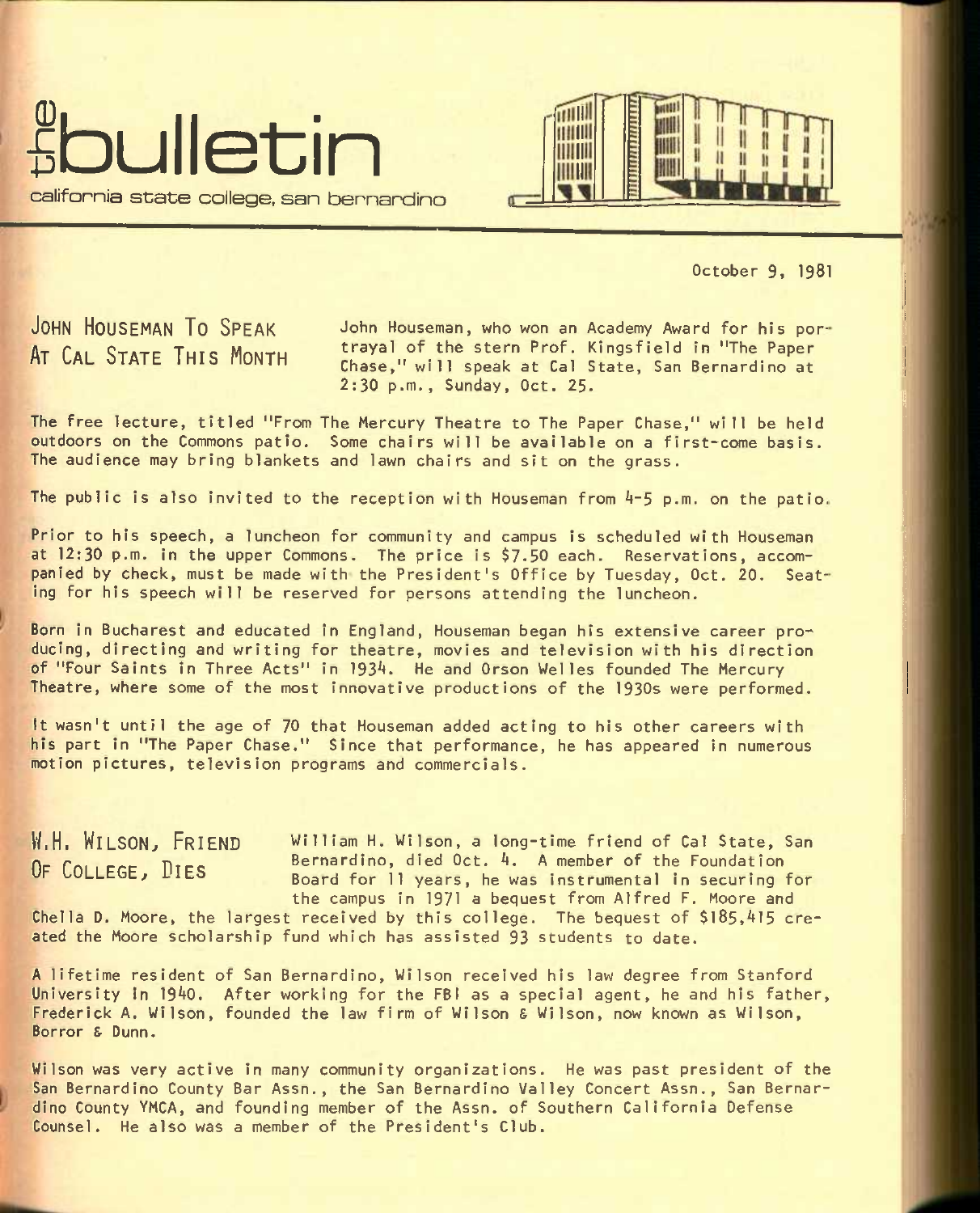**T**EMPORARY **H**OURS **F**OR **P.E, F**ACILITIES **S**ET

Because of its present limited staff, the Physical Education and Recreation Department has set temporary hours for its facilities. The P.E. Building is open from 8 a.m.- 6:30 p.m., Monday-Friday.

The racquetball and tennis courts are open for campus use from 8:30 a.m.-4 p.m., Monday-Friday, when not in use for classes, and for student and community use from 4-9 p.m., Monday-Friday. Weekend hours are 4-9 p.m., Saturday and Sunday. Students are reminded to bring their identification cards.

The equipment room is open from 8:30 a.m.-4:30 p.m., Monday-Friday. Staff, faculty and students must leave their identification cards with the equipment room staff while the equipment is checked out.

**S**PECIAL **R**ECREATION The Escape program's special Recreation Day for Special DAY POSTPONED People will not be held Saturday, Oct. 17, as previously scheduled. The event, to be sponsored by Uni Phi Club and the Services to Students with Disabilities Office, will be

rescheduled later this academic year.

NEXT WEEK: LAST DAYS FOR Wednesday, census day, is the deadline for drop-**DROPPING CLASSES, GRAD CHECK** ping a class or withdrawing from college without  $P$ <sub>R</sub>  $P$ <sup>2</sup> **C**<sub>C</sub>  $P$ <sup>2</sup> **C**<sub>C</sub> **C**<sub>C</sub> **C**<sub>C</sub> **C**<sub>C</sub> **C**<sub>C</sub> **C**<sub>C</sub> **C**<sub>C</sub> **C**<sub>C</sub> **C**<sub>C</sub> **C**<sub>C</sub> **C**<sub>C</sub> **C**<sub>C</sub> **C**<sub>C</sub> **C**<sub>C</sub> **C**<sub>C</sub> **C**<sub>C</sub> **C**<sub>C</sub> **C**<sub>C</sub> **C**<sub>C</sub> **C** Wednesday is also the last day classes may be

added with consent of the instructor and dean of school in which the class is offered.

Thursday is the last day for students planning to graduate at the end of the winter quarter to file graduation checks without penalty of late fee. Seniors within 30 units of graduation who file for grad checks by Friday, Oct. 23, will be given firstday registration priority for the following registrations. Seniors and graduate students must request a graduation requirement check at the Office of Admissions and Records prior to completing their academic work at the College.

**PRICKLY PEAR** The 1981 edition of The Prickly Pear, Cal State, San Bernardino's PUBLISHED literary magazine, is available at the Public Affairs Office and the School of Humanities. The magazine, which contains faculty and student creative writing efforts, is published through the De-

partment of English. This year's editor is Lois Atchley Hyatt, a graduate student in English.

The California State College, San Bernardino BULLETIN is published Fridays by the Public Affairs Office, AD 117, Ext. 7558. Items for publication should be received in writing by noon Tuesday.

Edna Stelnman, Director of Public Affairs Editor, Jill Scanlan Writer, Pat Wolff Calendar, Ruth Moran Printed in the Duplicating Center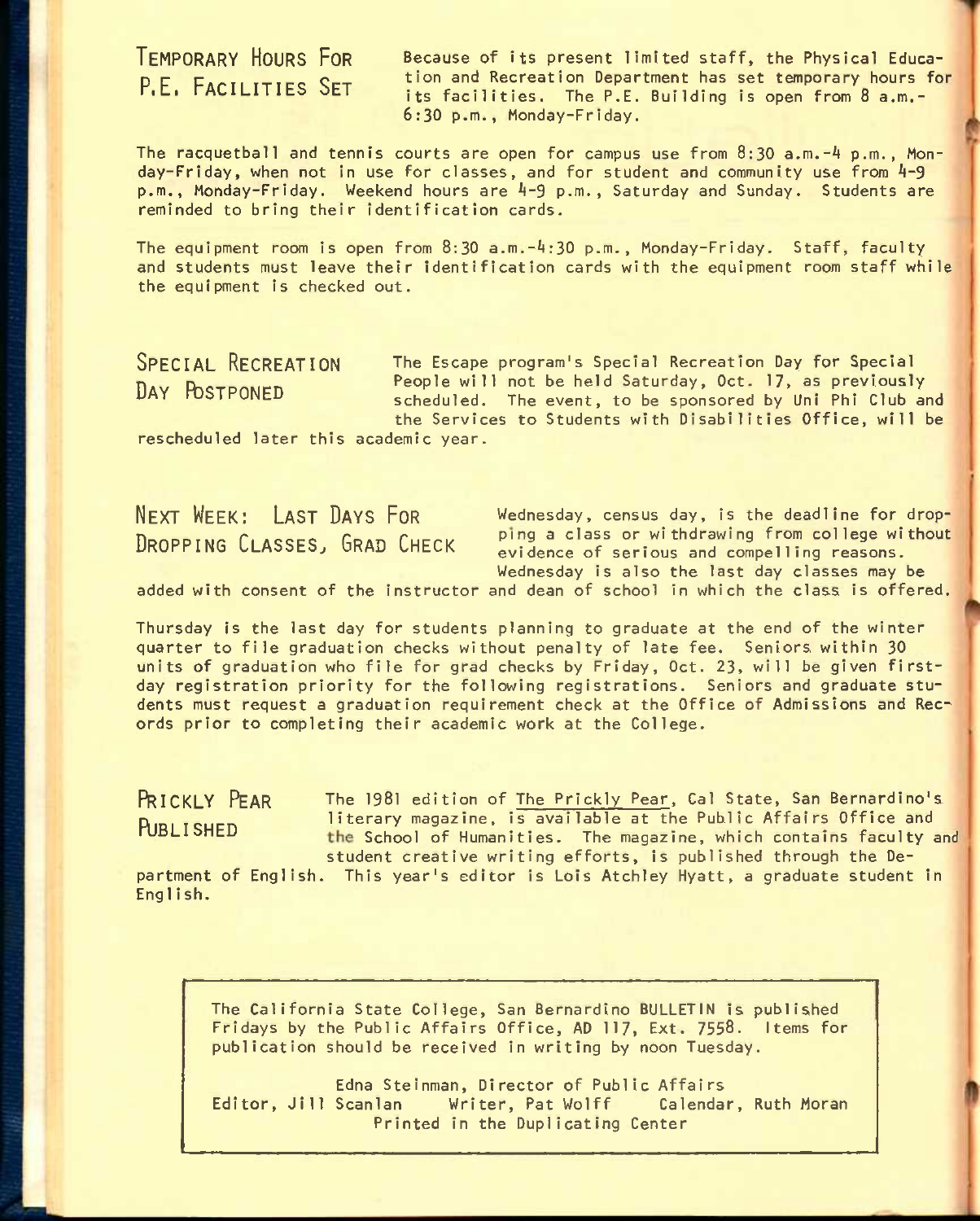# KEATING JOHNSON **TO PERFORM TUESDAY**

Tubist L. Keating Johnson will be featured in a concert at 8:15 p.m., Tuesday, Oct. 13, in the Recital Hall of the Creative Arts Building. Tickets are \$5 for general admission and \$2 for students.

Johnson, who is director of bands and assistant professor of music here, has chosen for his repertoire "Concerto for Tuba" by Ralph Vaughan Williams, "Etre ou no pas etre," by Henri Tomasi, "Sonatina" by Halsey Stevens, "Three Songs for Tuba and Soprano" by Rodger Vaughan, and "Suite for Horn, Tuba and Piano" by Alec Wilder.

Joining him will be soprano Julie Otteson Sieben, 1981 graduate of Cal State, San Bernardino. James Keays, instructor in horn here and professor of music at the University of Redlands, will accompany Johnson on the French horn. Jo Lane Slade, visiting lecturer in music at the University of Redlands, will accompany him at the piano.

HARPSICHORDIST TO Harpsichordist Joyce Lindorff will perform tomorrow at 8 PERFORM SATURDAY  $P.m.$  In the Student Union Lounge. The audience will be lim-<br>Tipotes with the low poople. Tipotes with be purchased in advance ited to 100 people. Tickets must be purchased in advance, at \$2.75 for students with identification cards and \$4 for

non-students, at the Student Union reception desk, Ext. 7757- Ms. Lindorff, who tours the country giving concerts, will play traditional classical music during the first half of the program, followed by a variety of styles for the second half. Included in the program, sponsored by AS, is discussion time with the audience.

| <b>BOOKSTORE HOURS</b><br>Beginning today, the Bookstore will be closing every Friday at |                                                           |
|------------------------------------------------------------------------------------------|-----------------------------------------------------------|
| ARE CHANGED<br>closes at 6 p.m., Monday-Thursday.                                        | 1 p.m. The Bookstore, which opens at 8:30 a.m., weekdays, |

SAIL OFFERS HELP IN BASIC WRITING Students who have basic writing problems may find help through a series of writing labs offered by the Student Assistance in Learning (SAIL) Program in conjunction with the English Department and the Learning Center.

To accommodate students' varied schedules, three labs covering the same materials will be scheduled each week. Students may attend labs covering any or all of the topics.

Next week's topic will be "Who Is Your Audience?" Labs are scheduled at 10 a.m., Tuesday; noon, Wednesday; and 3 p.m., Friday. Subjects for the following weeks will be: generation and control of thesis and topic, basic sentence construction and recognition, common sentence errors (fragments and run-ons), paragraph construction, commas,and advanced punctuation (semicolons, colons, quotation marks).

Questions about assistance in basic writing skills may be referred to the SAIL Office, Ext. 7673, or Milton Clark (English), Ext. 7722.

No HOLIDAY Monday, which is Columbus Day, is not a campus holiday. The time will be used instead for the day after Thanksgiving, Nov. 27.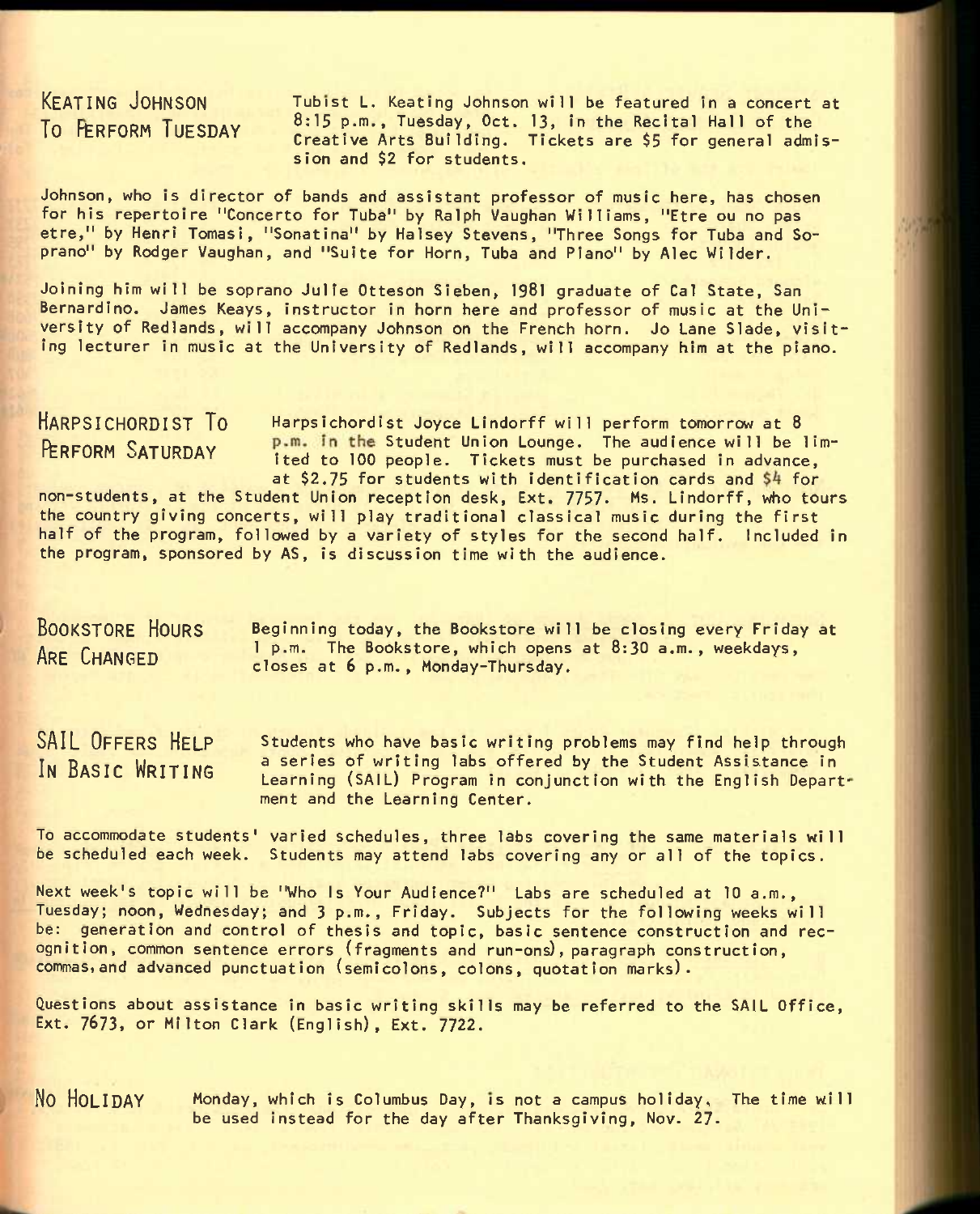## STUDENT SERVICES DIVISION OFFICE CHANGES ANNOUNCED

As noted in previous Bulletins, the student services areas have undergone reorganization, resulting in new locations and phone numbers for some areas. The last phone change will be completed by Tuesday.

lowing are the offices affected, with asterisks designating changes.

| Laura Gomez de Chamorro | Student Affirm. Action          |        | SS 117A*   | Ext. 7737 |
|-------------------------|---------------------------------|--------|------------|-----------|
| Sylvia Sharp            | Student Affirm. Action          |        | SS 117 $*$ | 7737      |
| Nadine Chavez           | <b>EOP</b>                      |        | SS $181 *$ | 7795      |
| Dr. Ina Katz            | <b>SAIL</b>                     |        | SS 179 $*$ | 7723      |
| Richard Bennecke        | Dean of Students Office         |        | SS 123 $*$ | 7524*     |
| <b>Ray Sayre</b>        | Veterans Affairs                |        | TR 3A *    | 7398      |
| Mike Rose               | School Relations                |        | SS 144A*   | 7608      |
| Steve Domingues         | Activities/New Student Programs |        | SS 105 *   | 7608*     |
| Eula Martinez           | Admissions Counseling           |        | SS 104 *   | 7608      |
| Helga Scovel            | Activities                      |        | SS 122B*   | 7407      |
| Dr. Theron Pace         | Svc. to Students with Disabil.  | LC 107 |            | 7662*     |
| Janet Gregoire          | Svc. to Students with Disabil.  | LC 107 |            | 7662*     |

NOTEWORTHY Dr. Edward M. White (English) conducted a session on program evaluation for a meeting of the 19 site directors of the California Writing Project at the Asilomar conference grounds Sept. 25. Dr. White chairs **the CWP** evaluation committee.

SPEAKING OUT Donna Junghardt (Nursing) was the featured speaker at a two-part workshop given July 11 and Aug. 8 for the California Assn. of Marriage and Family Therapists, West Los Angeles Chapter. The topic of the workshop was "The Theory and Technique of Crisis Intervention in Private Psychotheraputic Practice."

Herb Nickles (Computer Center) spoke to the Redlands Branch of the American Assn. of University Women last Saturday at the San Bernardino County Museum on the topic "Computers: Tool, Triumph or Threat."

PUBLICATIONS Dr. Charles Christie (Public Administration) and Dr. Patrick McInturff (Business Administration) had an article titled "Public Decision-Making Under Increased Scarcity: A Heuristic Model for Public Managers" published in the latest issue of Critique: Southern California Public Policy and Administration.

Dr. David Shichor (Sociology) has an article titled "Client's Views of Juvenile Justice Personnel: Perceptions of Continuing and Non-continuing Delinquents in Israel" published In Criminal Justice Review, Vol. 5, No. 2.

## **ROFESSIONAL OPPORTUNITIES**

California State University and Colleges: International Programs resident directors, I983-8A; Germany and Sweden, 12-month appointments; France, Italy, Spain, academic year appointments; Israel and Japan, part-time appointments; apply by Dec. 15, 1981; application forms available from Dr. J. Cordell Robinson, associate vice president, academic affairs, Ext. 7510.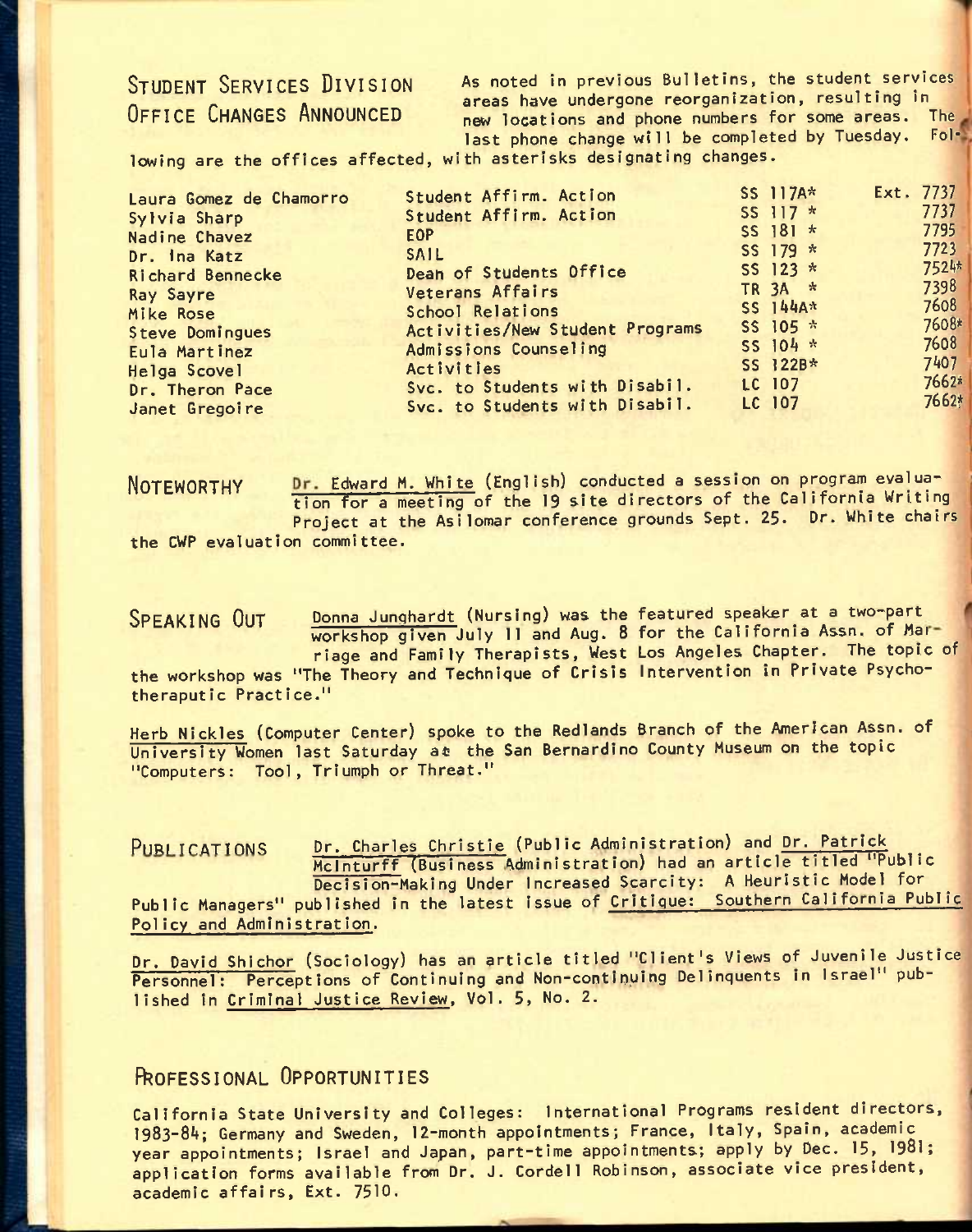# FLU SHOTS AVAILABLE AT THE HEALTH CENTER

Starting Monday, the Health Center will offer flu shots to students, faculty and staff members who are over the age of 50 and to anyone with chronic lung or heart disease. The charge for each shot is \$1.75.

The vaccine, which contains three varieties of influenza vaccine, is the one recommended by the San Bernardino County Health Department for this area.

The injections will be given 9-11 a.m. and 2-4 p.m., Monday-Friday. Persons wishing shots are asked to go to the Bursar's Office to prepay and obtain a receipt, which must be presented at the Health Center.

## **PERSONNEL**

NEW TO THE COLLEGE

Permanent, ful1-time George E. Townsend Building Services Engineer Heating and Air Conditioning, Ext. 7436

Temporary, full-time Ted C. Gallaway Building Services Engineer Heating and Air Conditioning, Ext. 7436 To April 7, 1982

Temporary, part-time Mary L. Coleman Clerical Assistant IIA Academic Planning, Ext. 7521 To June 30, 1982

#### PROMOTIONS Charles H. Tabbut, Jr. Programmer I I

Computer Center, Ext. 7293

Dorothy McCarthy Library Assistant Library, Ext. 7320

## EMPLOYMENT OPPORTUNITIES

SCHOOL OF ADMINISTRATION Secretary B--\$1215-\$1439/mo.; fulltime, permanent; available immediately. Applications accepted 2p.m., today-2 p.m., Oct. 16. (repost)

## TEMPORARY APPOINTMENTS

Temporary, full-time Raymond E. Sayre Veterans Affairs Coordinator Veterans Affairs, Ext. 7398 To June 30, 1982

Temporary, part-time Charles M. Donovan Stage Technician lA Theatre Arts, Ext. 7698 To May 31, 1982

Pat J. Wolff Public Affairs Assistant 1 Public Affairs, Ext. 7558 To June 30, 1982

#### PUBLIC SAFETY

Public Safety Dispatcher (two positions)--\$7.01-\$8.30/hr.; approx. 38 hrs./wk.; temporary to June 30, 1982. \$1215- \$l439/mo.; ful1-t ime, permanent; availab-1 immediately. Applications accepted 2 p.m., today-2 p.m., Oct. 16.